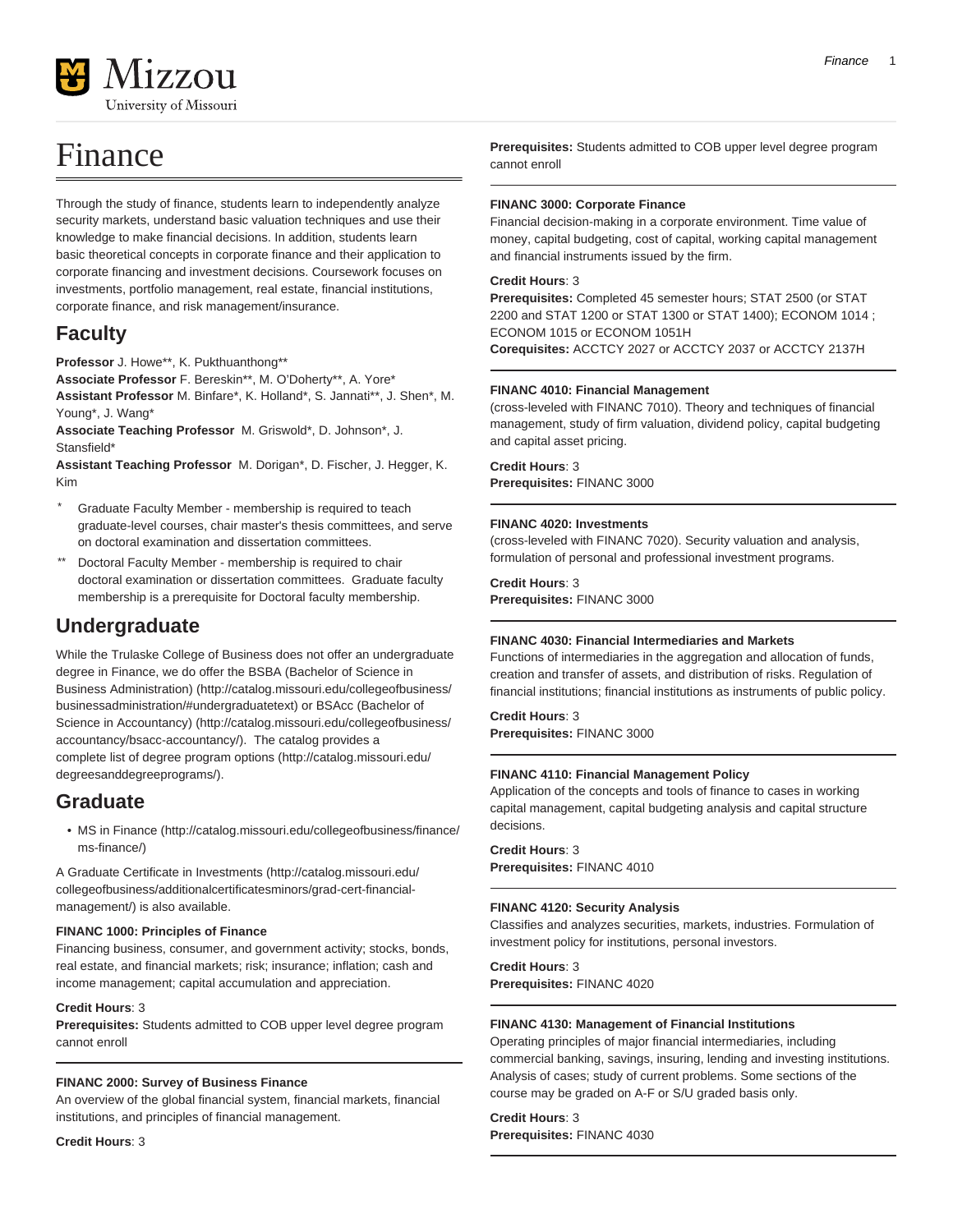## 177011 University of Missouri

#### **FINANC 4185: Problems in Finance**

Independent study, reports on selected topics. Some sections of this course may be offered A-F only or S/U only.

#### **Credit Hour**: 1-3

**Prerequisites:** Instructor consent required

#### **FINANC 4201: Topics in Finance**

Selected topics in finance, insurance or real estate. Offered on an experimental basis. Some sections of this course may be offered A-F only or S/U only.

**Credit Hours**: 3

#### **FINANC 4220: Portfolio Management**

Development and application of the principles of modern portfolio theory to financial assets. Analysis of the concepts of diversification, portfolio construction, portfolio revision, and use of types of financial assets in effective portfolio management.

#### **Credit Hours**: 3 **Prerequisites:** FINANC 4020

#### **FINANC 4310: Financial Modeling and Databases**

Financial modeling and using online databases to retrieve data, data analysis, spreadsheet design, excel VBA programming, interpreting results. Graded on A-F basis only.

#### **Credit Hours**: 3

#### **FINANC 4320: Financial Futures and Options**

A basic overview of financial futures and options markets. Topics include: theoretical pricing of financial futures contracts and stock options, institutional aspects of these markets, hedging, and speculative strategies.

#### **Credit Hours**: 3 **Prerequisites:** FINANC 4020

#### **FINANC 4450: Financial Ethics and Professional Standards**

The course comprises an intensive study of the CFA Institute Code of Ethics and Standards of Professional Conduct and Global Investment Performance Standards. It also includes a review of corporate governance issues.

#### **Credit Hours**: 3

**Recommended:** FINANC 4010 or departmental consent

#### **FINANC 4500: Principles of Real Estate**

Principle factors influencing land use, practices in real estate business.

**Credit Hours**: 3 **Prerequisites:** FINANC 3000

#### **FINANC 4510: Real Estate Appraisal**

Procedures for valuing industrial, commercial, residential realty by market, income, replacement cost approaches. Case method, field investigations.

**Credit Hours**: 3 **Prerequisites:** FINANC 4500

#### **FINANC 4520: Real Estate Finance and Investment**

Financing of residential, commercial, and industrial real estate and real estate development. Instruments, institutions, and markets; role of government agencies; investment qualities of real estate.

#### **Credit Hours**: 3

**Prerequisites:** FINANC 4500

#### **FINANC 4530: Real Estate Portfolio Analysis and REITs**

Management of real estate portfolios and analysis of real estate investment trusts including financial statement analysis, cash flows, and valuation techniques.

**Credit Hours**: 3

**Prerequisites:** FINANC 3000

#### **FINANC 4620: Investment Strategy of Warren Buffett**

(cross-leveled with FINANC 7620). Survey and application of the investment philosophy and valuation methods of Warren Buffett.

**Credit Hours**: 3 **Prerequisites:** FINANC 3000 **Corequisites:** FINANC 4020

#### **FINANC 4630: Introduction to Risk Management and Insurance**

Basic principles of risk management and insurance focusing on operational risks faced by organizations. Covers terminology, sources, dimensions, characteristics, measurement, and assessment of risk along with design and implementation of techniques to mitigate and control risk.

**Credit Hours**: 3

**Prerequisites or Corequisites:** FINANC 2000 or FINANC 3000

#### **FINANC 4632: Principles of Commercial Property and Liability Insurance**

The objective of this course is to examine the principles and key elements of commercial property and liability insurance. The primary emphasis will be on the property and liability loss exposures faced by organizations and the corresponding types of insurance for covering those loss exposures. This course qualifies students who make a "B" or better to receive credit for CPCU 552 Commercial Liability Risk Management and Insurance.

#### **Credit Hours**: 3

**Prerequisites:** FINANC 2000 or FINANC 3000 or FINANC 4630, or permission of the instructor

#### **FINANC 4640: Enterprise Risk Management**

This course addresses the principles, concepts, key elements and applications of Enterprise Risk Management (ERM) to businesses and other organizations. The principal objective of this course is to prepare students to understand the principles of ERM and to be able to integrate sound risk management principles into their work.

#### **Credit Hours**: 3

**Prerequisites:** FINANC 4630, or permission of instructor

#### **FINANC 4710: Topics in International Finance**

Available during study abroad session. Emphasis is on international corporate governance, foreign exchange risk management, international capital markets, balance of payments, international monetary system, and exchange rate determination. Graded on A-F basis only.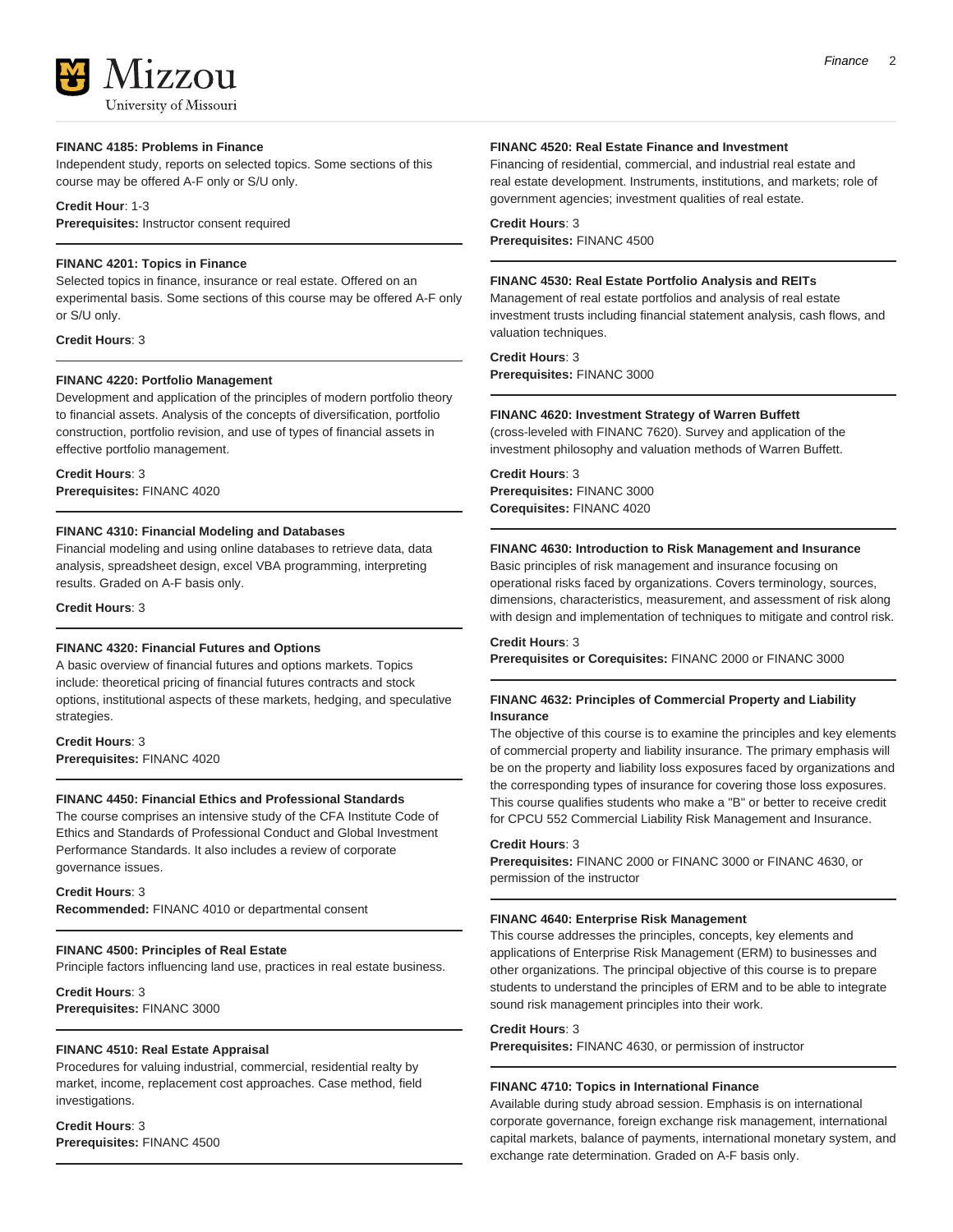

**Credit Hours**: 3

#### **FINANC 4720: International Finance**

Application of domestic corporate finance to the international arena. Emphasis on international capital budgeting, working capital management, foreign exchange risk management, international capital markets, balance of payments, international monetary system, and exchange rate determination. Some sections maybe graded on A-F or S/ U basis only.

#### **Credit Hours**: 3

#### **FINANC 4820: Investment Fund Management**

(cross-leveled with FINANC 7820). Analysis and management of securities and markets by participation in the management of a studentrun portfolio of publicly traded stocks and bonds. May be repeated once for credit for a total of six credits.

#### **Credit Hours**: 3

**Prerequisites:** FINANC 3000, FINANC 4120 or FINANC 4620, instructor's consent required each enrollment

#### **FINANC 4830: Chartered Financial Analyst Exam Review Course**

(cross-leveled with FINANC 7830). A review of the content and format of the chartered financial analyst (CFA) examination. Students need to be registered for the CFA exam to enroll in the class.

#### **Credit Hours**: 3

**Prerequisites:** Instructor's consent

#### **FINANC 4840: Angel Capital Education Program**

(cross-leveled with FINANC 7840). Hands-on experiential investing in start-up enterprises from sourcing, evaluating, and investing to monitoring those investments. Students will learn about angel and venture capital investment strategies, perform pre-screening duties, complete due diligence, structure investment contracts, and monitor portfolio holdings. Graded on A-F basis only. Repeat course is allowed, participating two semesters is preferred. Application to the program is required.

**Credit Hours**: 3 **Prerequisites:** Instructor's consent

#### **FINANC 7010: Financial Management**

(cross-leveled with FINANC 4010). Theory and techniques of financial management, study of firm valuation, dividend policy, capital budgeting and capital asset pricing.

**Credit Hours**: 3 **Prerequisites:** FINANC 3000

#### **FINANC 7020: Investments**

(cross-leveled with FINANC 4020). Security valuation and analysis, formulation of personal and professional investment programs.

**Credit Hours**: 3 **Prerequisites:** FINANC 3000

#### **FINANC 7201: Special Topics in Finance**

Selected topics in Finance, insurance, or real estate. Offered on an experimental basis.

**Credit Hour**: 1-3 **Prerequisites:** instructor's consent

#### **FINANC 7620: Investment Strategy of Warren Buffett**

(cross-leveled with FINANC 4620). Survey and application of the investment philosophy and valuation methods of Warren Buffett.

#### **Credit Hour**: 1-3 **Prerequisites:** FINANC 3000 or FINANC 8120 or FINANC 8140

#### **FINANC 7820: Investment Fund Management**

(cross-leveled with FINANC 4820). Analysis and management of securities and markets by participation in the management of a studentrun portfolio of publicly traded stocks and bonds. May be repeated 1 time for credit.

**Credit Hour**: 1-3

**Prerequisites:** FINANC 8120 or FINANC 8140

#### **FINANC 7830: Chartered Financial Analyst Exam Review Course**

(cross-leveled with FINANC 4830). A review of the content and format of the chartered financial analyst (CFA) examination. Students need to be registered for the CFA exam to enroll in the class.

#### **Credit Hour**: 1-3 **Prerequisites:** Instructor's consent

#### **FINANC 7840: Angel Capital Education Program**

(cross-leveled with FINANC 4840). Hands-on experiential investing in start-up enterprises from sourcing, evaluating, and investing to monitoring those investments. Students will learn about angel and venture capital investment strategies, perform pre-screening duties, complete due diligence, structure investment contracts, and monitor portfolio holdings. Graded on A-F basis only. Repeat course is allowed, participating two semesters is preferred. Application to the program is required.

#### **Credit Hours**: 3 **Prerequisites:** Instructor's consent

#### **FINANC 8001: Topics in Finance**

Selected topics in finance, insurance or real estate. Offered on experimental basis.

**Credit Hour**: 1-3 **Prerequisites:** instructor's consent

#### **FINANC 8010: Multicultural and Global Finance Study Abroad**

International topical issues in finance including cultural difference, corporate governance, differential approaches to regulation across countries, and cross-risk. Includes a study abroad component with on-site visits to businesses and other organizations. May be repeated as venues change.

**Credit Hour**: 1-3 **Prerequisites:** Consent required

#### **FINANC 8012: International Financial Markets**

International capital, foreign exchange, money markets, and financial institutions including exchange rates, instruments and securities, and multinational risk exposure. May include a study-abroad component with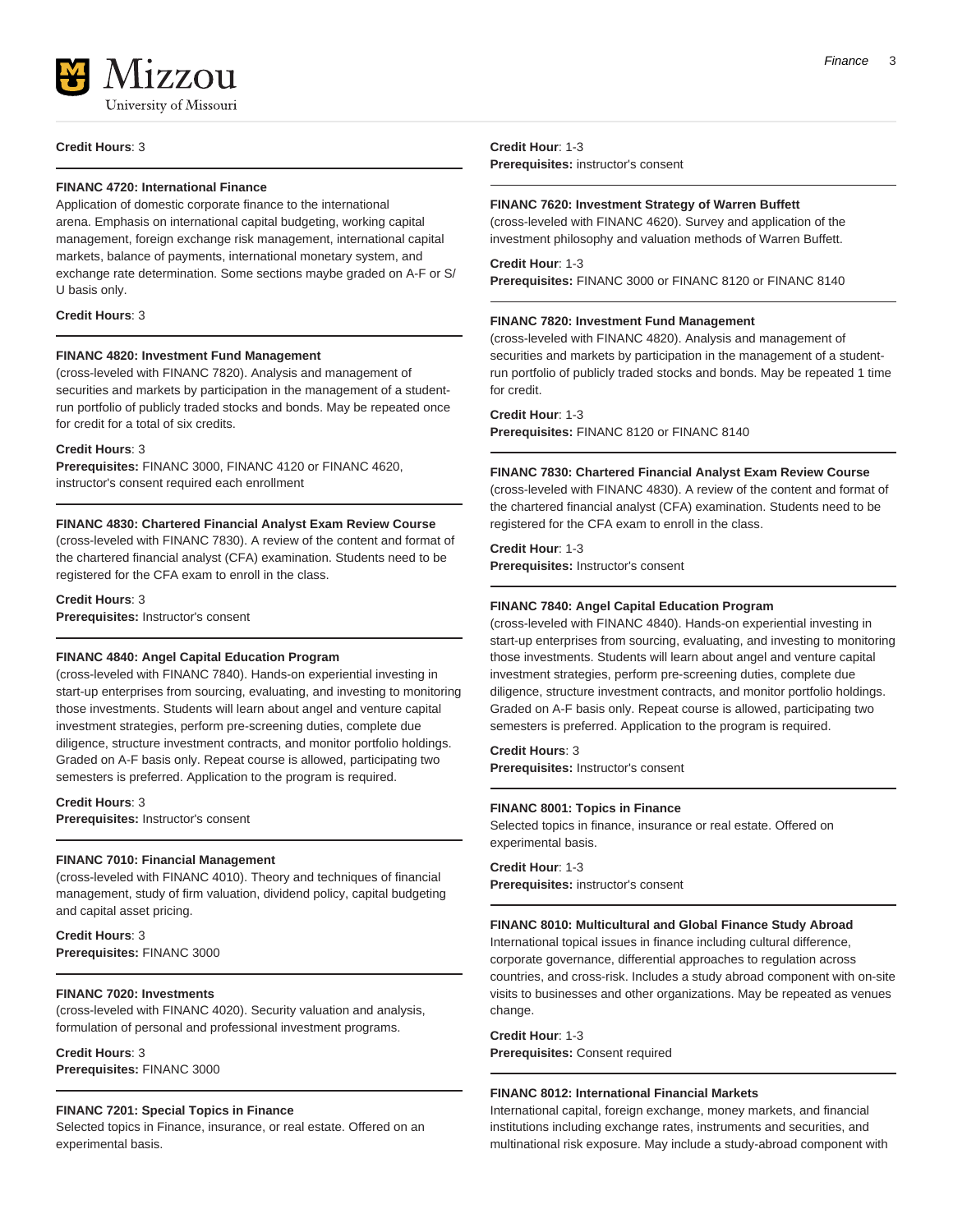

on-site visits to businesses and other organizations. May be repeated as venues change. Graded on A-F basis only.

**Credit Hour**: 1-3 **Prerequisites:** Consent required

#### **FINANC 8085: Problems in Finance**

For independent investigation and analysis, graduate students select topics suggested by the foregoing undergraduate courses.

**Credit Hour**: 1-3

#### **FINANC 8090: Master's Thesis Research**

Advanced research leading to thesis. Graded on S/U basis only.

**Credit Hour**: 1-6 **Prerequisites:** Consent required

#### **FINANC 8110: Managerial Finance I**

Introduction to financial management including the time value of money capital budgeting techniques, risk measurement, and the valuation of financial securities.

**Credit Hour**: 1-3

#### **FINANC 8120: Managerial Finance II**

Continuation of the study of financial management with focus on the riskreturn tradeoff, capital structure, corporate payout polices, long-term financing, elementary options pricing, and mergers and acquisitions.

**Credit Hour**: 1-3 **Prerequisites:** FINANC 8110

#### **FINANC 8140: Managerial Finance**

Analyzes financial information relative to acquisition, management of assets; costs of alternative financial contracts; effect of mix of outstanding securities on entity's cost of capital; interaction between funding/ investment decisions.

**Credit Hours**: 3

**Prerequisites:** ACCTCY 7310 or departmental consent

#### **FINANC 8210: Microeconomics for Business**

Examination of how the behavior or consumers and the business decisions of firms affect supply, demand, and the resulting prices of goods and services in the market.

**Credit Hour**: 1-3

#### **FINANC 8220: Economics for Managers**

Applies the concepts and tools of economics to management issues and problems.

**Credit Hour**: 1-3

**Prerequisites:** Some sections may be restricted to execMBA only

#### **FINANC 8310: Financial Databases and Analysis**

Financial modeling and using online databases to retrieve data, data analysis, spreadsheet design, excel VBA programming, interpreting results. Graded on A-F basis only.

**Credit Hour**: 1-3

#### **FINANC 8312: Financial Modeling**

Financial modeling using Excel spreadsheet design and VBA programming. Includes alternative computational methods, simulation and the use of information retrieved from financial databases. Graded on A-F basis only.

**Credit Hour**: 1-3 **Prerequisites:** FINANC 8310

#### **FINANC 8320: Financial Markets**

Operation and structure of money markets and capital markets, including markets for stocks, bonds and derivatives securities. Study of the securities that trade in those markets including characteristics, valuation and diversification.

**Credit Hour**: 1-3

#### **FINANC 8330: Investment Policy and Portfolio Management**

Study of investment policies and the effects of risk and diversification on investment management including measurement of risk, identification of investment policy, and construction and maintenance of investment portfolios.

**Credit Hour**: 1-3 **Prerequisites:** FINANC 8320

#### **FINANC 8340: Derivative Financial Securities**

Comprehensive overview of derivative securities including financial futures and options, swaps, and financial engineering. Major topics: institutional aspects of these markets, advanced pricing models, pricing relationships among derivative securities, and risk shifting.

**Credit Hour**: 1-3

#### **FINANC 8350: Financial Statement Analysis I**

An introduction to financial statement analysis with emphasis on interpretation and understanding of the balance sheet income statement, and statement of cash flows.

#### **Credit Hour**: 1-3

**Prerequisites:** ACCTCY 8310. Some sections may be restricted to execMBA only

#### **FINANC 8352: Financial Statement Analysis II**

Analysis of company financial statements and related accounting information with emphasis on investors' decisions to invest in the company.

**Credit Hour**: 1-3 **Prerequisites:** FINANC 8350

#### **FINANC 8360: Equity Securities Analysis**

Theory and application of models and methods for valuing common stocks.

#### **Credit Hour**: 1-3

**Corequisites:** FINANC 8120 or FINANC 8140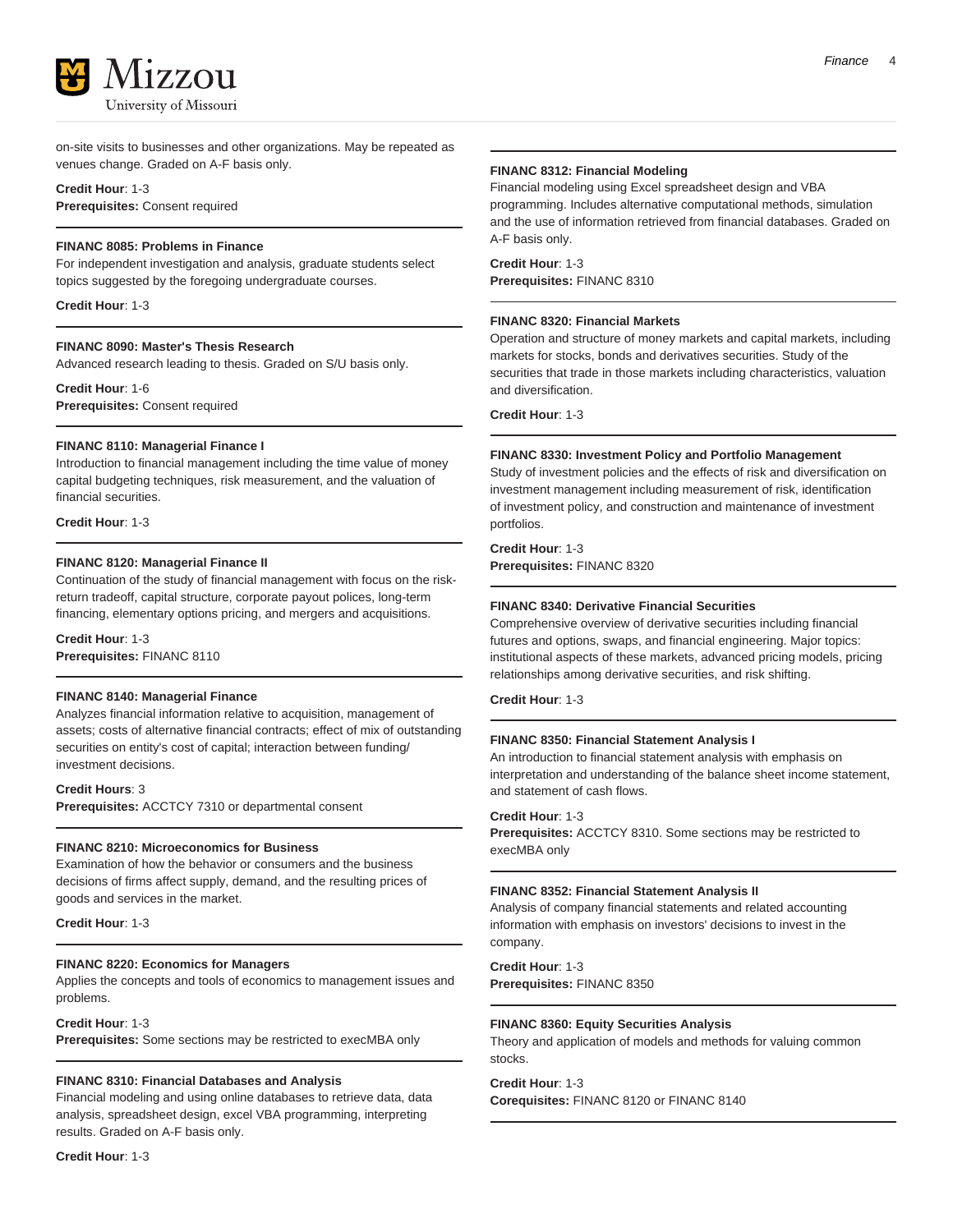## **17.7.011** University of Missouri

#### **FINANC 8370: Fixed-Income Securities Analysis**

Markets for fixed-income securities and theory and application of models for valuing bonds and other fixed-income securities.

#### **Credit Hour**: 1-3

**Prerequisites:** FINANC 8120 or FINANC 8140

#### **FINANC 8380: Investment Banking**

Topics in investment banking including types of offerings and securities, analysis of comparable companies and transactions, valuation methods, and hedge funds and private equity. Graded on A-F basis only.

**Credit Hour**: 1-3 **Prerequisites:** FINANC 8120 or FINANC 8140

#### **FINANC 8410: Advanced Financial Management**

Examination of the modern theory of finance. Capital budgeting capital structure, dividend theory and valuation.

**Credit Hour**: 1-3 **Prerequisites:** FINANC 8120 or FINANC 8140

#### **FINANC 8430: Capital Budgeting**

An investigation of long-term financial decisions. Topics include capital budgeting, leasing, long-term financing. Extensive use of cases.

**Credit Hour**: 1-3 **Prerequisites:** FINANC 8120 or FINANC 8140

#### **FINANC 8440: Financing Multinational Business**

Study of foreign exchange markets, currency derivatives, global capital budgeting, and international financial decision strategy. Some sections of this course may be offered on an A-F or S/U basis only.

**Credit Hour**: 1-3

**Prerequisites:** FINANC 8120 or FINANC 8140

#### **FINANC 8450: Ethics and Standards of Financial Practice**

Study of financial ethics with particular focus on standards of practice for investment performance standards.

**Credit Hour**: 1-3

**Prerequisites:** FINANC 8120 or FINANC 8140 **Recommended:** for students planning to take the CFA exam

#### **FINANC 8460: Mergers and Acquisitions**

Analysis of merger and acquisition transactions. Includes methods of financing, valuation and deal structure, hostile takeovers and restructuring.

**Credit Hour**: 1-3 **Prerequisites:** FINANC 8120 or FINANC 8140

#### **FINANC 8510: Management of Financial Institutions**

Study and analysis of policies, goals, practices and organizational changes in the management of financial institutions and intermediaries.

#### **Credit Hour**: 1-3

**Prerequisites:** FINANC 8120 or FINANC 8140

#### **FINANC 8530: Real Estate Portfolio Analysis**

Portfolio analysis applied to real estate investment including diversification, portfolio theory, and management of real estate portfolios including real estate investment trusts (REITs).

#### **Credit Hour**: 1-3

**Prerequisites:** FINANC 8120 or FINANC 8140

#### **FINANC 8540: Real Estate Finance**

Instruments and methods of financing real estate including fixed and variable rate mortgages, the mortgage loan underwriting process, financing investment property, and alternative financing methods. Graded on A-F basis only.

**Credit Hour**: 1-3

**Prerequisites:** FINANC 8120 or FINANC 8140

#### **FINANC 8550: Real Estate Valuation I**

Valuation and appraisal methods for real estate. Includes cost, comparable sales, and income capitalization approaches. Credit may not be earned for both FINANC 7510 and FINANC 8550. Graded on A-F basis only.

#### **Credit Hour**: 1-3

**Prerequisites:** FINANC 8120 or FINANC 8140

#### **FINANC 8552: Real Estate Valuation II**

A continuation of FINANC 8550. Focus is on advanced methods and the use of case analyses. Credit may not be earned for both FINANC 7510 and FINANC 8552. Graded on A-F basis only.

**Credit Hour**: 1-3 **Prerequisites:** FINANC 8550

#### **FINANC 8560: Real Estate Securities Analysis**

Analysis of real estate securities including in-depth financial statement analysis and valuation of real estate investment trusts (REITs) and real estate operating companies (REOCs).

**Credit Hour**: 1-3

**Prerequisites:** FINANC 8530 or instructor's consent

#### **FINANC 8570: Real Estate Development**

Developing real estate properties. Topics include organizational forms, land development, construction, and environmental issues. Includes issues specific to residential, office, industrial, and retail properties. Graded on A-F basis only.

**Credit Hour**: 1-3 **Prerequisites:** FINANC 8120 or FINANC 8140

#### **FINANC 8620: Investment Strategy of Warren Buffett**

This course is designed to familiarize students with the investment philosophy of Warren Buffett. Buffett's criteria for evaluating potential acquisitions and investments will be analyzed in detail.

#### **Credit Hour**: 1-3

**Prerequisites:** FINANC 8120 or FINANC 8140